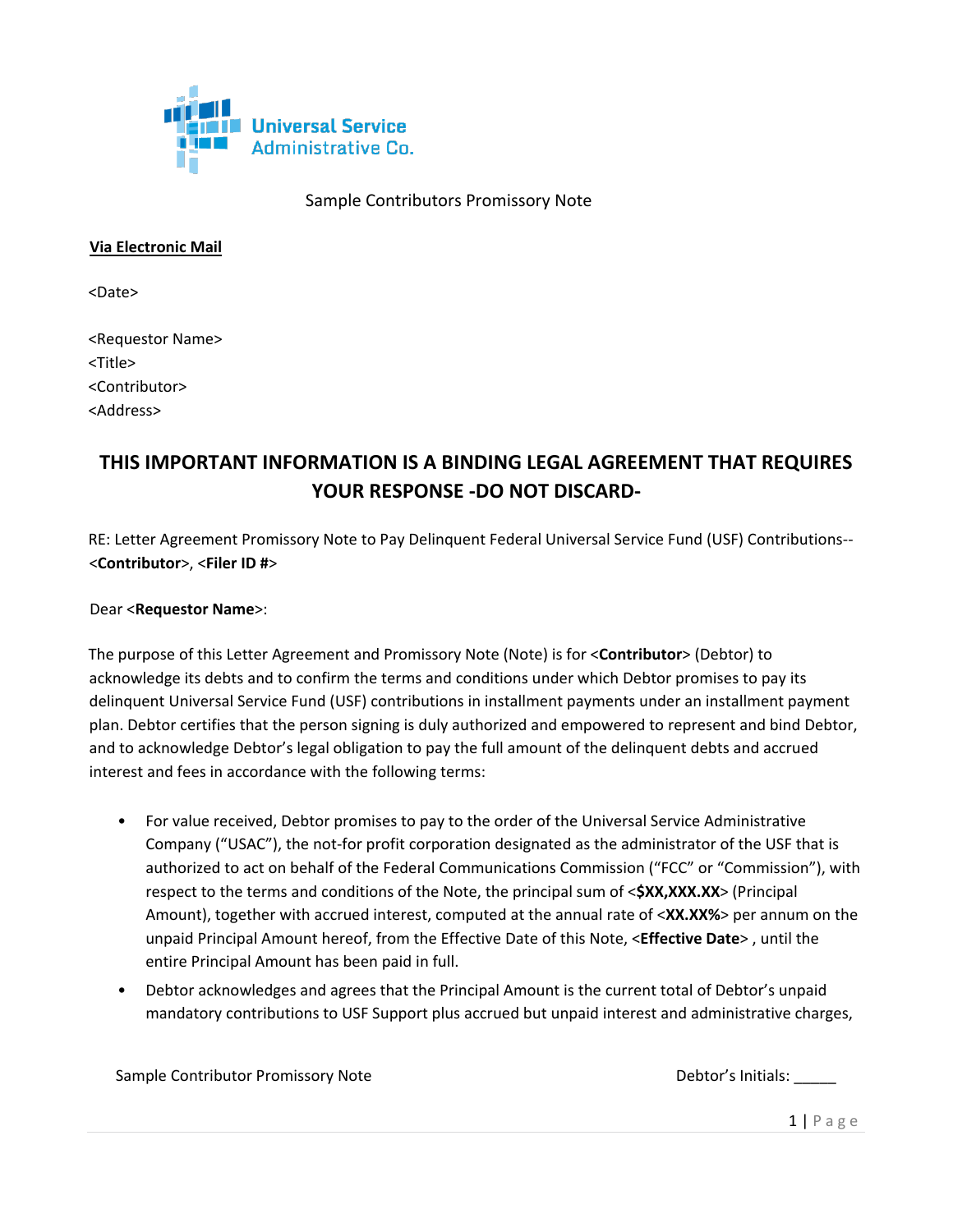

which is a debt owed to the United States as defined by 31 U.S.C. Section 3701, and the DCIA,<sup>1</sup> and any amendments thereto.

- Debtor agrees to remit, on or before, <DATE>, an administrative fee of <**\$XX,XXX.XX**>.
- Commencing on <Date>, and continuing on the 15<sup>th</sup> day of each successive month, except that if said due date is not a business day, then payment is due and payable on the prior business day, Debtor shall make <**XX**> monthly payments of principal and interest equal to <**\$XX,XXX.XX**> (Monthly Payment). The entire unpaid Principal Amount, together with accrued and unpaid interest thereon, and all other remaining obligations of Debtor hereunder, if not sooner paid, shall be due and payable on <**Maturity Date**> (Maturity Date).
- Prepayment and Partial Payment. Debtor may prepay all or any part of the Principal Amount without premium or penalty upon ten (10) days' prior written notice to USAC (Attn: USAC Manager of Financial Operations). Partial prepayments of a monthly payment shall not postpone or reduce regular payments to be made hereunder. All such prepayments shall be applied first to applicable accrued late charges, costs and expenses, administrative penalties or charges, second to applicable accrued and unpaid interest, and third to principal. In the event Debtor prepays all or a portion of the Principal Amount, interest shall be calculated on the Principal Amount remaining after such prepayment and the interest portions of the payments thereafter required shall be reduced accordingly.
- True-up Credits In addition to the Debtor's required Monthly Payment, in any month in which USAC determines that Debtor may be due a true-up Credit, USAC will first apply the Monthly Payment, and thereafter apply any true up credit to reduce the unpaid Principal Amount effective as of the due date of the payment of the invoice projecting the credit amount. Furthermore, Debtor acknowledges and agrees that any true-up credit will not be applied to satisfy a Monthly Payment.
- All payments to be made hereunder, of principal, interest, costs, expenses, or other sums due, shall be made to the holder of this Note in lawful money of the United States of America in the following manner: Debtor's Administrative Fee is due on or before<Date>, for \$X,XXX.XX, and first installment payment of \$X,XXX.XX is due on or before <Date>. The administrative fee, first installment, and all subsequent installment payments can be made by visiting the following page: <https://efile.universalservice.org/EFilePayments/Webpay>
- By signing this Note, Debtor certifies that it is not delinquent in any other payments to the United States ( including, but not limited to, Telecommunications Relay Services Fund (TRS), North American Numbering Plan (NANP) contributions, and Local Number Portability (LNP) contributions, and/or fees

Sample Contributor Promissory Note example of the Debtor's Initials: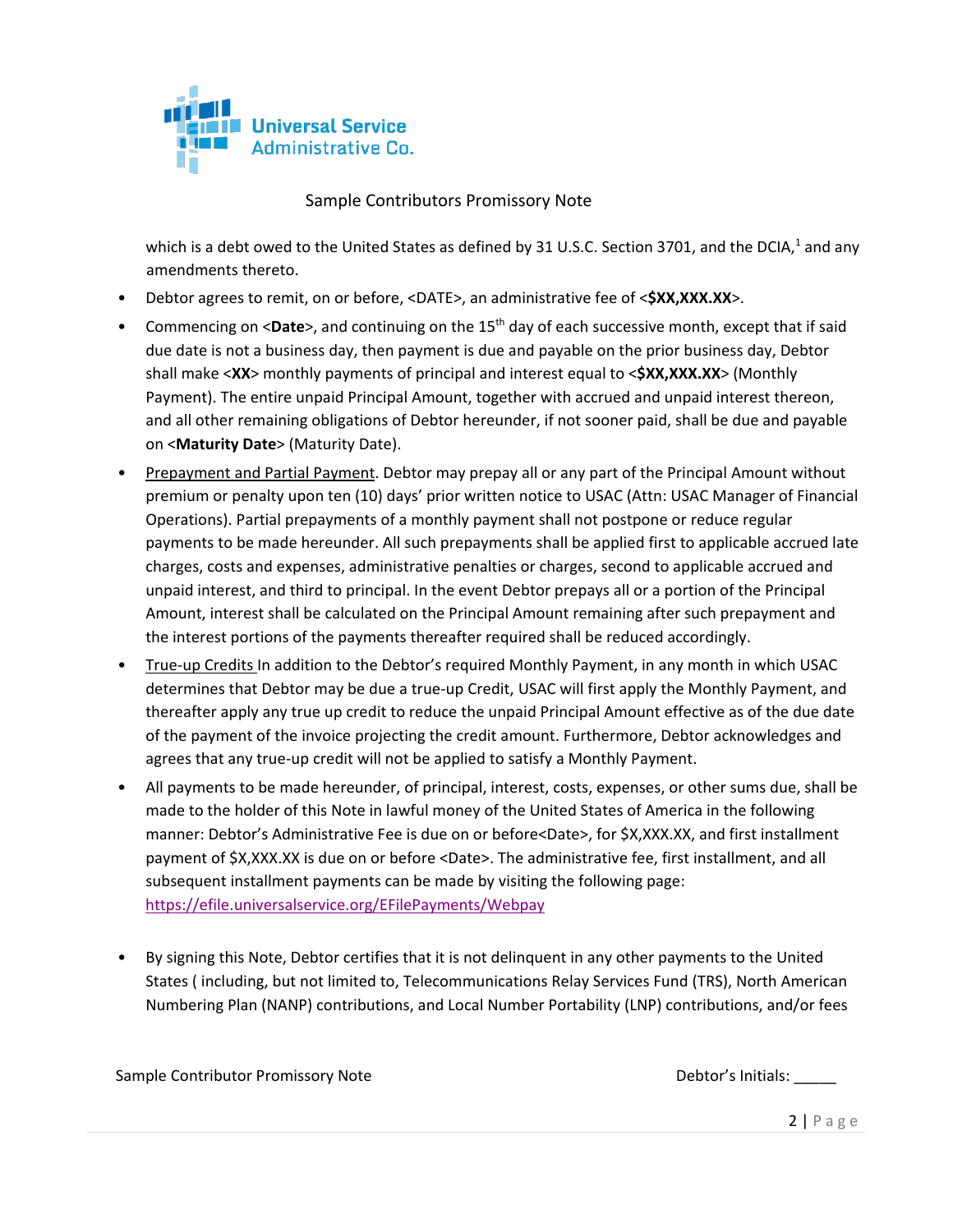

or non-tax debts), and all other charges to the Federal USF and/or the FCC are current and paid as of the signature date of this Note and shall remain current and paid through duration of this Note.

- Debtor certifies it has filed all required Telecommunication Reporting Worksheets (FCC Forms 499-Q and 499-A), that the reported information is accurate and correct, and it will file all subsequent FCC Forms 499-Q and 499-A on or before their respective due dates.
- Debtor agrees that an event of default shall occur upon any failure by Debtor 1) To pay:
	- a) The full amount of any Installment Payment on or before the due date specified in this Note,
	- b) Any USF contribution pursuant to 47 U.S.C. § 254(d) to the USAC due after the Effective Date of this Note, within two (2) Business Days after its due date, or
	- c) Any additional discovered underpayment or financial obligation within 30 days of notice to Debtor, or
	- 2) To fail to comply with any FCC rule pertaining to the accurate and timely filing of Telecommunication Reporting Worksheet and/or paying contributions and/or fees, e.g., but not limited to 47 C.F.R. Sections 1.1154, 1.1157, 52.17, 52.32, 54.711, and 64.604, as may be amended (collectively, "Event of Default").
- In the Event of Default under this Note, the unpaid Principal Amount, plus all unpaid interest accrued thereon, together with any late fee(s) and or administrative charge(s), plus the costs of collection, litigation, and attorneys' fees, shall become immediately due and payable, without notice, presentment, demand, protest, or notice of protest of any kind, all of which are waived by Debtor.
- In the Event of Default under this Note, Debtor shall be responsible for any resulting interest and/or administrative charges (including collection costs) as permitted by the DCIA, other law and/or regulation, and/or the terms of this Note. Effective on the Date of an Event of Default and continuing until such Event of Default is cured to the satisfaction of the Commission, the unpaid Principal Amount, plus all unpaid interest accrued and unpaid administrative charges shall bear a Default Interest Rate of seventeen percent (17.0%) per annum, or such other higher rate as is authorized by law.

If you have any questions concerning the foregoing, please contact Qudsia Hairat, Manager of Contributor Operations, at 202-776-0200.

Sincerely, USAC

Sample Contributor Promissory Note  $\Box$  Debtor's Initials:

3 | P a g e